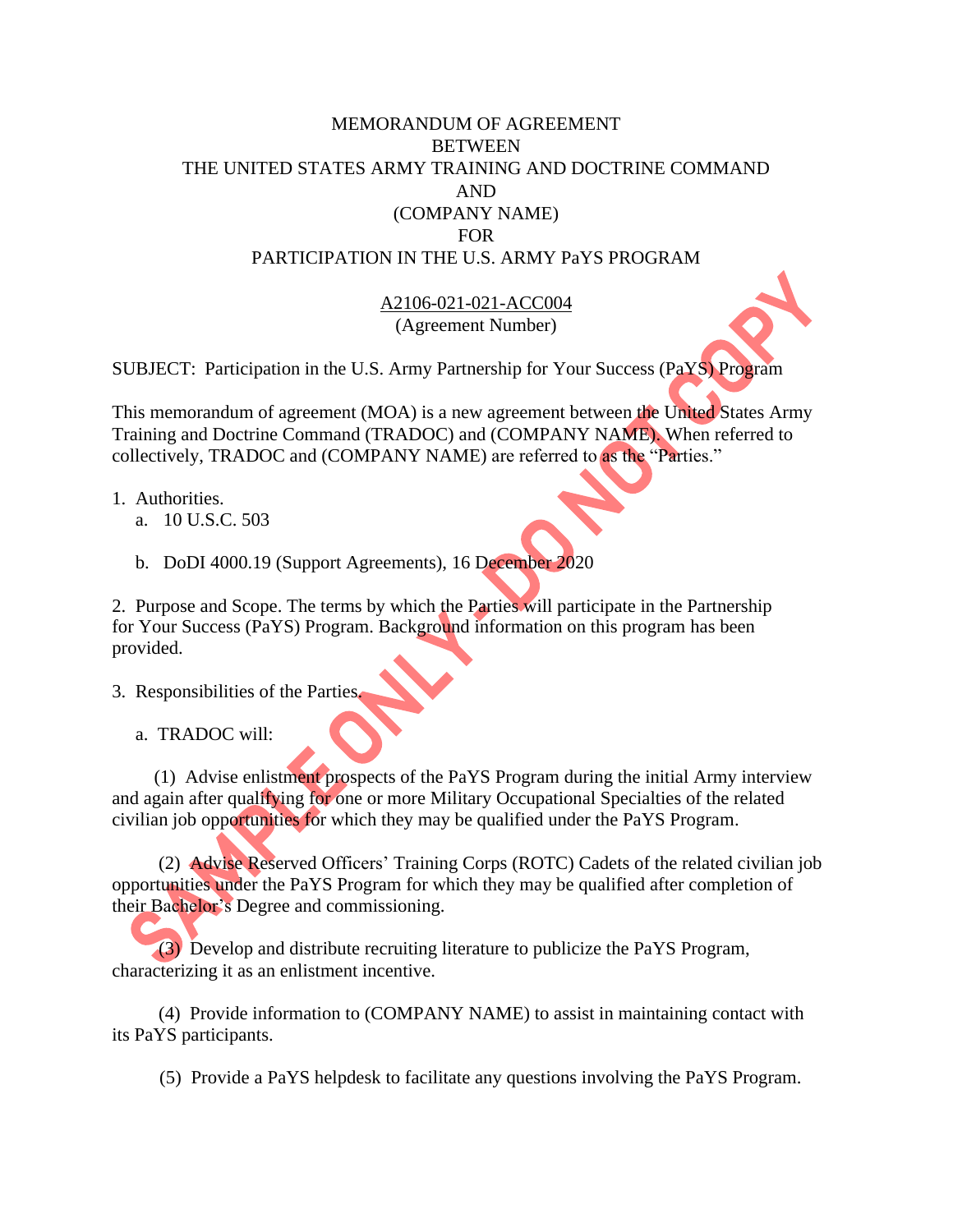(6) Provide transition support to first-term Regular Army enlisted Soldiers as they leave Military service, U.S. Army Reserve and U.S. Army National Guard enlisted Soldiers as they complete their initial training, and ROTC Cadets as they complete requirements for their Bachelor's Degree and commission and/or their initial active duty period of service with the Army as it concerns the PaYS Program, through the use of Transition Assistance Program and Army Career Counselors.

b. (COMPANY NAME) will:

 (1) Interview all qualified PaYS participants for employment, provided there are forecasted future openings at the time of their enlistment in the U.S. Army; U.S. Army Reserve; U.S. Army National Guard or at contracting for ROTC PaYS Cadets.

 (a) Enlisted U.S. Army Reserve/U.S. Army National Guard PaYS participants within 30 days of completion of their initial active duty training.

 (b) ROTC Cadet PaYS participants may be interviewed either during their senior year of college or after confirmation of component and branch.

 (2) In the event there should be no employment opportunities available at the time of the enlisted Soldier's separation from the U.S. Army or commissioning or separation for ROTC Cadets, provide an opportunity for an interview to the PaYS participant when an opportunity becomes available.

 (3) Provide and maintain a point of contact within the company to assist PaYS Program candidates before and during the employment process, to include informing the PaYS helpdesk of any unique hiring procedures.

 (4) Provide TRADOC with joint recruiting opportunities on a periodic basis (as market and business conditions allow) in various communities served by (COMPANY NAME), such as co-presentations at schools, technical/trade schools, organizations and career fairs.

 (5) Provide TRADOC with information on the ultimate placement of the PaYS Veterans. Release of interview/hiring information may be limited to raw numbers.

4. Personnel. Each Party is responsible for all costs of its personnel, including pay and benefits, support, and travel. Each Party is responsible for supervision and management of its personnel.

5. Points of Contact (POCs). The Parties will use the following POCs to communicate matters concerning the MOA. Each party may change its POC upon reasonable notice to the other Party.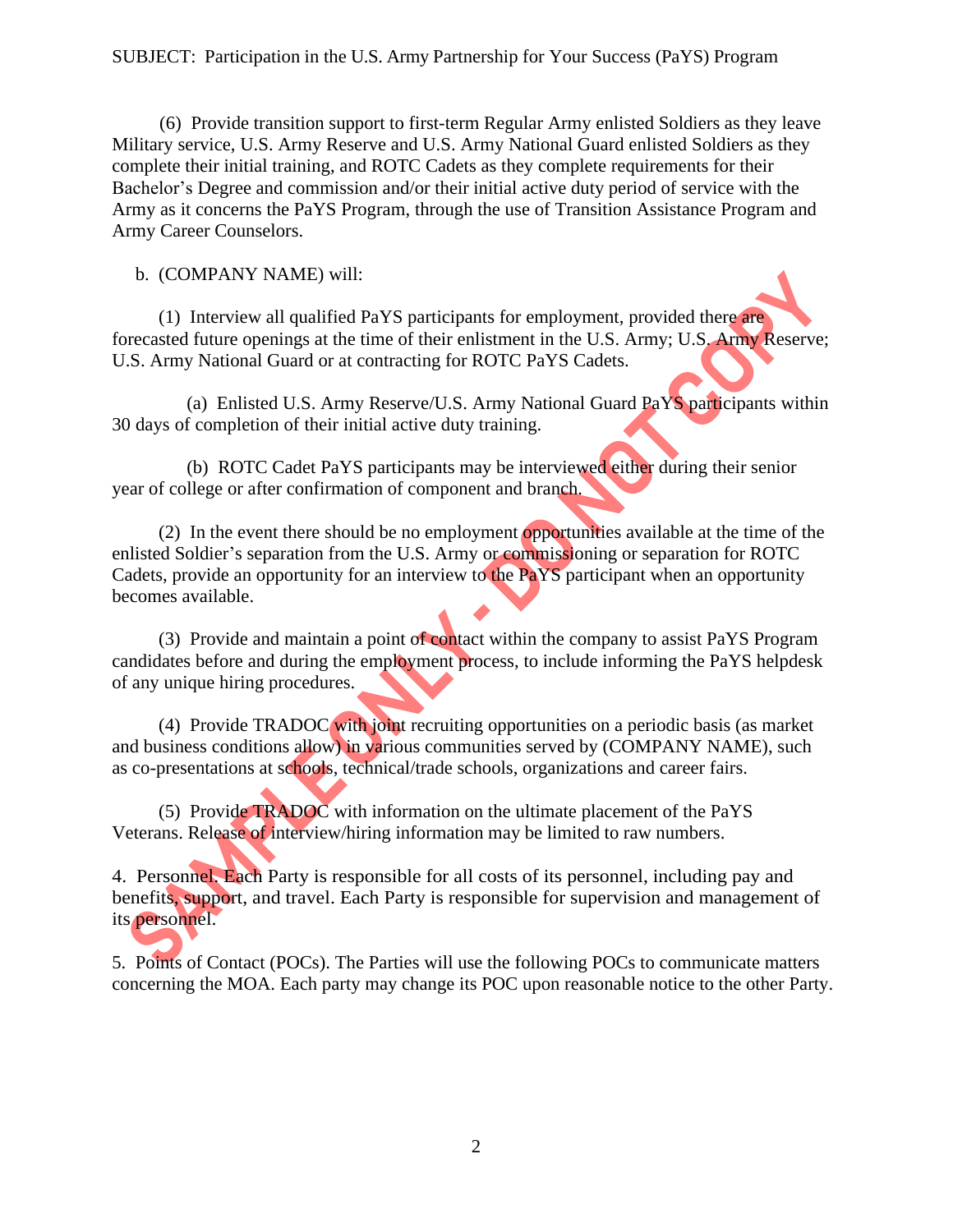Army PaYS Program (COMPANY NAME) ATTN: PaYS Program Manager ATTN: Address: Address: Address: Address: Email address: Email Address: Phone number: Phone number:

For TRADOC: For (COMPANY NAME):

6. Provisions.

 a. Review. This MOA will be reviewed in its entirety no less than on or around the midpoint of its effective date.

 b. Modification. This MOA may only be modified by the written agreement of the Parties, duly signed by their authorized representatives.

 c. Disputes. Any disputes relating to this MOA will, subject to any applicable law, Executive Order, or Department of Defense issuance, be resolved by consultation between the Parties.

 d. Termination. This MOA may be terminated by either Party by giving at least ninety (90) days written notice to the other Party. The MOA may also be terminated at any time upon the mutual written consent of the Parties. Should the MOA be terminated unilaterally or by mutual agreement of the Parties, any Soldier or Cadet enrolled with (COMPANY NAME) will be given the opportunity to select another PaYS Partner, as such termination severs any ties that Army PaYS participant would have with (COMPANY NAME).

 e. Transferability. This MOA is not transferable, except with the written consent of the Parties.

f. Effective Date. This MOA takes effect beginning on the day after the last Party signs.

g. Expiration Date. This MOA expires ten (10) years after the last Party signs.

 h. No Third-Party Beneficiaries. Nothing in this MOA, express or implied, is intended to give to, or will be construed to confer upon, any person or entity not a Party any remedy or claim under or by reason of this MOA; this MOA will be for the sole and exclusive benefit of the Parties.

 i. Effect. This MOA does not bind any Federal agency, other than the Parties, nor waive required compliance with any law or regulation. All agreements herein are subject to, and will be carried out in compliance with, all applicable Federal laws, regulations, and other legal requirements. This MOA is not legally enforceable and shall not be construed to create any legal obligation on the part of either Party. This MOA shall not be construed to provide a private right or cause of action for or by any person or entity. Participation in the PaYS Program is not a Government contract within the meaning of the Federal Acquisition Regulation, and does not confer upon (COMPANY NAME) Government contractor or